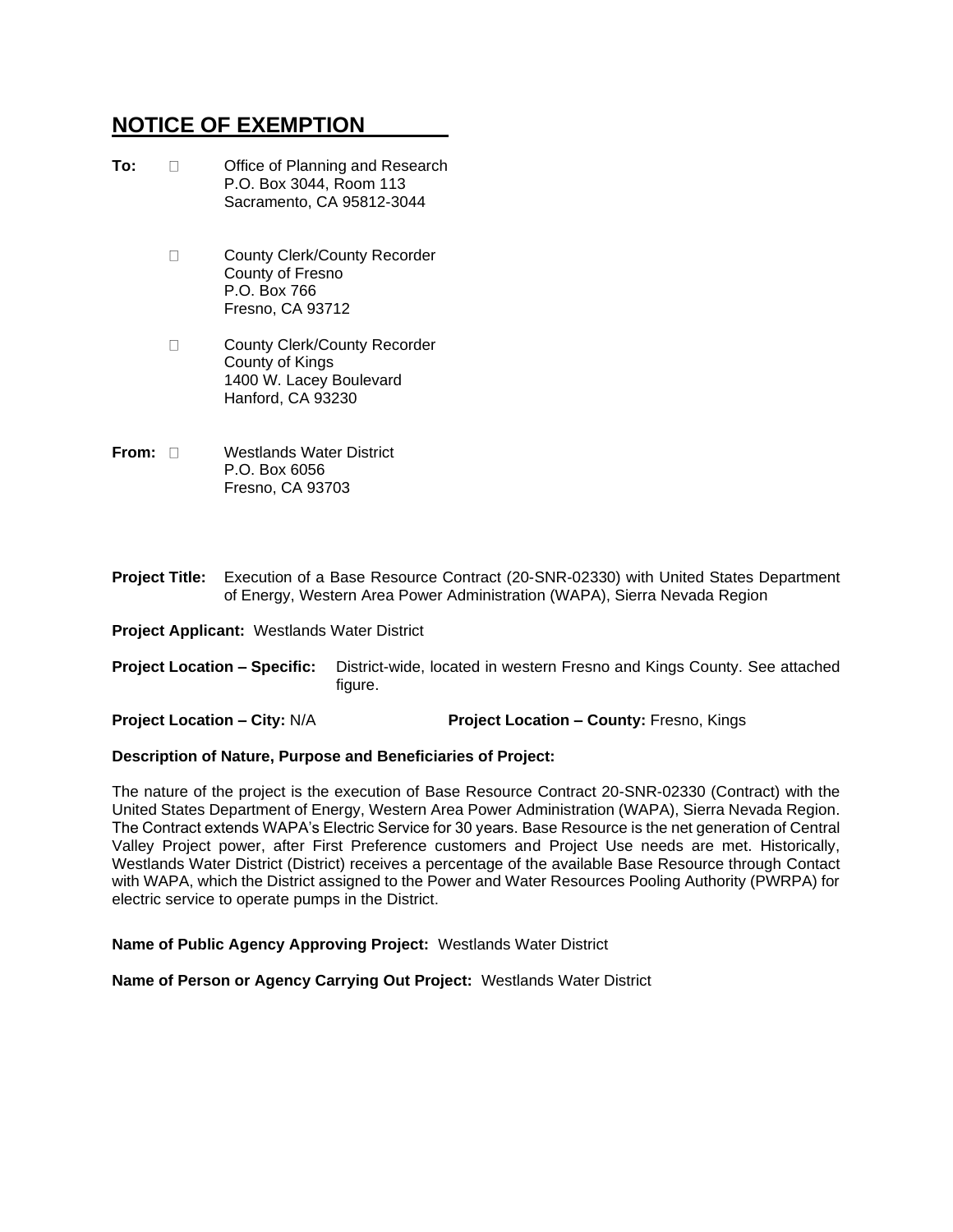### **Exempt Status: (***check one)*

- Ministerial (Sec. 21080(b)(1); 15268);  $\Box$
- $\Box$ Declared Emergency (Sec. 21080(b)(3); 15269(a));
- $\Box$ Emergency Project (Sec. 21080(b)(4); 15269(b)(c));
- **X** Categorical Exemption. State type and section number: Existing Facilities, §15301 and
- Minor Alterations to Land, §15304

Statutory Exemptions. State code number:  $\Box$ 

### **Reasons why project is exempt:**

Execution of the Contract is exempt from the California Environmental Quality Act (CEQA) because it continues electric service to the District within established parameters, in the same scope and nature of the ongoing Central Valley Project and its existing facilities; it involves no increase in existing service; and no new construction, expansion, or any modification to the existing generation, transmission and distribution system; nor any change in the source of the energy to be delivered, or purposes for which it will be used. Execution of the Contract is categorically exempt from compliance with the CEQA as

provided in Title 14 of the California Code of Regulations, Section 15300 through 15333, with particular reference to Sections 15301 and 15304, because it merely provides for continued operation of existing facilities and will involve only minor alterations to land already developed and maintained for agricultural purposes.

# **Lead Agency**

**Contact Person:** Russ Freeman Area Code/Telephone/Extension: (559) 241-6241

### **If filed by applicant:**

- 1. Attach certified document of exemption finding.
- 2. Has a Notice of Exemption been filed by the public agency approving the project? **X** YES NO

Signature: Rus Freeman Date: 2/18/21 Title: Deputy G.M. Resources

**X** Signed by Lead Agency **X** Signed by Applicant

Authority cited: Sections 21083, Public Resources Code. Date Received for filing at OPR: Reference: Sections 21108(b), 21152(b), Public Resources Code.